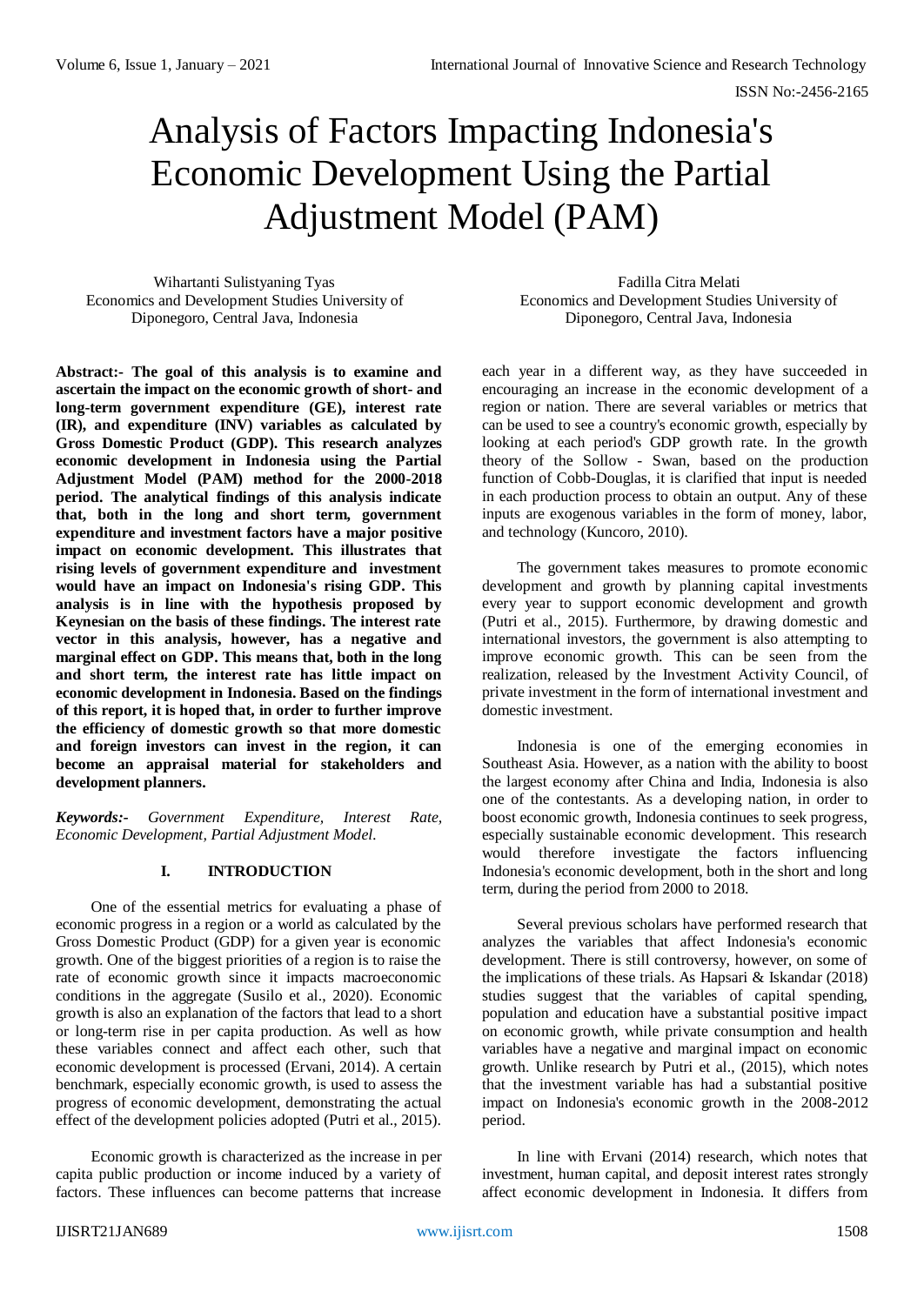ISSN No:-2456-2165

Indri (2018) research that notes that government spending, human capital expenditure, the population, and domestic expenditure impact economic development.

On the basis of these reports, it can be shown that there are many influences or variables influencing Indonesia's economic development. For this cause, this study will examine, both in the short and long term, the deciding factor or variables influencing economic growth in Indonesia in the 2010-2018 period. Government spending, interest rates, and expenditure are the independent variables that will be included in this analysis, while GDP per capita will be the contingent variable in this study. This thesis would use the Partial Adjustment Model (PAM) analysis of the Eviews 10 analysis tool in order to achieve more detailed data and test findings for the short and long term.

The aim of this research is to study the relationship between government expenditure, interest rates, and economic growth investment, which relates to many expert theories. This research would, in particular, test theories about the factors impacting economic development in a developing world such as Indonesia. This research is organized on the basis of several elements, including the context of the problem under study, models and methods of analysis, research, examined data sources and variables, scientific, evidence-based on previous research, and the understanding and analysis of outcomes of data processing.

# **II. LITERATURE REVIEW**

In the literature and previous findings, the theoretical association between government spending, interest rates, expenditure, and economic development is explicitly presented. In economics, there are many hypotheses about the relation between these variables. The Keynesian relation between these variables. The Keynesian macroeconomic theory, which suggests that increased government spending continues to contribute to faster economic growth, is one of them (Loto, 2011). Wagnerian thought, however, bent in the opposite direction. Researchers in various countries with different time spans have published many experiments on the effects of government spending, interest rates, and expenditure on economic development based on current hypotheses. The outcomes of these studies differ significantly as well.

Research on the effects of government spending on economic development in the countries of the European Union was undertaken by Pascual & Alvarez-García (2011), which concluded that government spending had a positive effect on economic growth. In his study, Dandan (2011) also notes that government spending has a positive effect on GDP growth, which is in line with Keynesian theory. However, it is not proven that the interest rate variable influences the GDP variable. Unlike the case of Nurudeen & Usman (2010) study, which notes that government spending has a negative influence on economic development.

In their study, Ervani (2014) and Putri et al., (2015) note that economic growth is heavily affected by interest rates and investment, especially in Indonesia. This statement is not in

line with studies by Hapsari & Iskandar (2018), Nurudeen & Usman (2010), and Udoka & Roland (2012) that state that there is no impact on economic growth in investment and interest rates. This can be seen by the findings of the data analysis test, which indicates that GDP is negatively influenced by investment variables and interest rates, meaning that a rise in investment and interest rates for a given time frame would ultimately lower GDP over that period.

This research would analyze more closely, on the basis of some of the literature, the effects of government expenditure, interest rates, and investment in Indonesia's GDP over the period 2000-2018, using the Partial Adjustment Model review to achieve more precise long-term and shortterm outcomes.

## **III. RESEARCH METHOD**

## *A. Types and Data Bases*

The category of data used in this analysis is secondary data for the period 2000-2018. Reporting from the Central Bureau of Statistics (BPS) and World Bank publications. The data used in this report contain data on per capita gross domestic product (GDP), actual government expenditure (GE), interest rates (IR), and investment (INV).

## *B. Model of Partial Adjustment*

The statistical model that defines the long and short term relationship between the independent variable and the dependent variable (Olulu et al., 2014), based on mathematical theory, can be written as follows:

$$
GDP = f(GE, IR, INV) \dots \dots \dots \dots \dots \dots (1)
$$

Then it is transformed into the following model of the equation:

$$
GDP = \beta_0 + \beta_1 GE + \beta_2 IR + \beta_3 INV + c_t \dots \dots \dots \dots \dots (2)
$$

In which:

GDP : Gross Domestic Product

GE : Government Expenditure

IR : Interest Rate

INV : Investment

This study uses a type of dynamic analysis, namely the analysis model of the Partial Change Model (PAM). This model will study both long-term and short-term economic phenomena and investigate the coherence of the viability of the analytical model with economic theory Santos & Nurcahyaningtyas (2013). The indolence coefficient of the dependent variable, situated at 0 β 1 and β must be statistically meaningful for a positive coefficient, must be satisfied by the PAM model (Alshahrani & Alsadiq, 2014). The general PAM model type is as follows:

$$
y_t = \alpha_0 + \alpha_1 X_t + \alpha_2 Y_{t-1} + N_t \dots \dots \dots \dots \dots (3)
$$

It is possible to write the fundamental model of this study as follows:

$$
GDP = f(GE, IR, INV)c. p \dots \dots \dots \dots (4)
$$

As follows, extracted into a regression equation:  $GDP_t = \beta_0 + \beta_1 (GE)_t + \beta_2 (IR)_t + et \dots \dots \dots \dots (5)$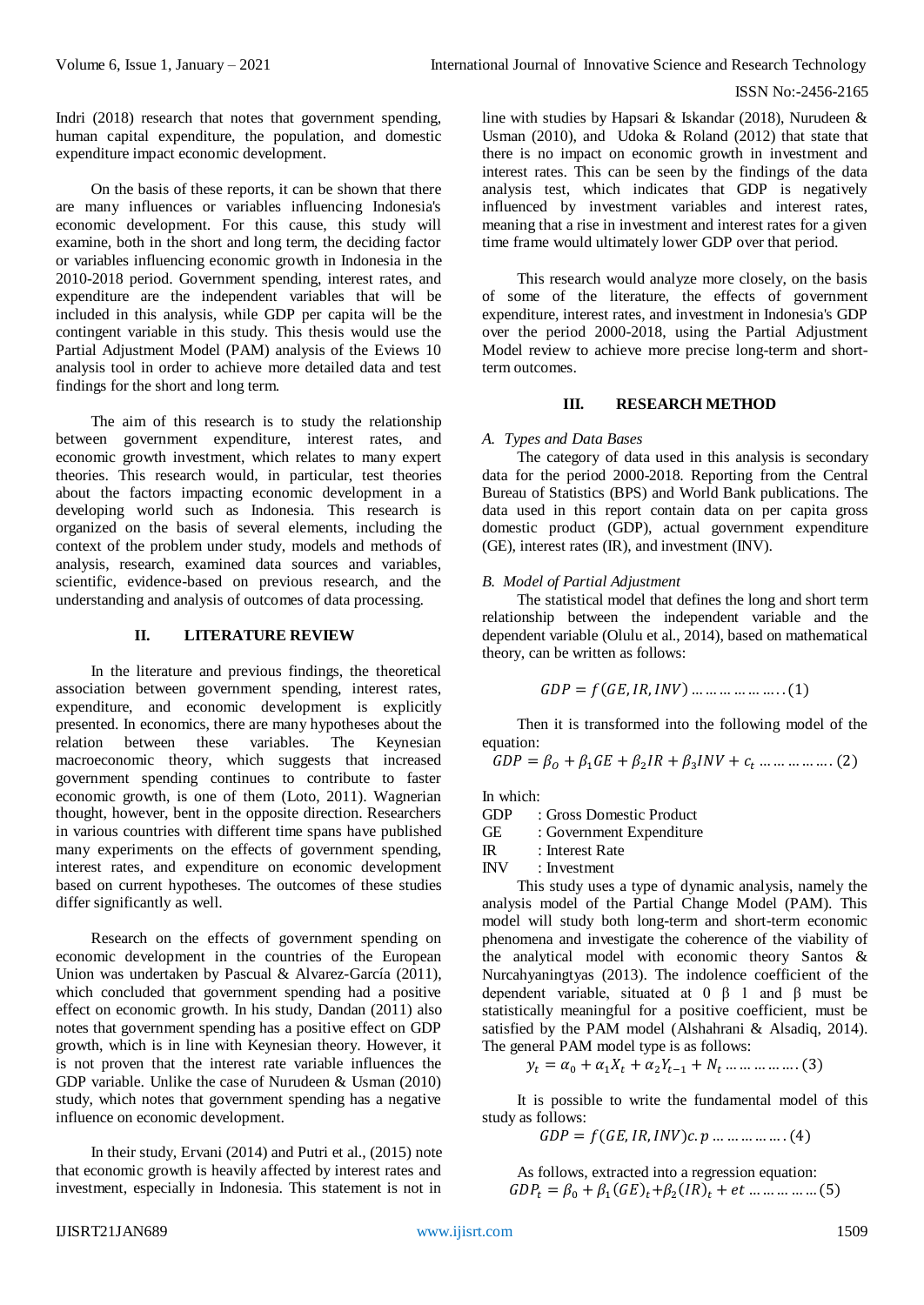ISSN No:-2456-2165

Since it is not possible to explicitly observe GDPt, a partial modification theory is written as follows:

−−1 = (−−1 …… …… …. (6) = −1 + (−1 ) = <sup>∗</sup> −−1+−1 = <sup>∗</sup> + (1 − )−1 … … …… …. (7) In which: GDP<sup>t</sup> – GDPt-1 = The Actual Improvement GDP<sup>t</sup> \* – GDPt-1 = The improvement that is wanted λ = Coefficient of Adjustment (0 ˂ λ ˂ 1)

Then the latter equation is replaced by:

 $GDP_t = \lambda(\beta_0 + \beta_1(GE)_t + \beta_2(IR)_t + \beta_3(INV)_t$  $+(1 - \lambda)\beta_4 GDP_{t-1}$  ... ... ... . (8)  $GDP_t = \lambda \beta_0 + \beta_1 \lambda (GE)_t + \beta_2 \lambda (IR)_t + \beta_3 \lambda (INV)_t$  $+ (1 - \lambda) \beta_4 GDP^d_{t-1}$  ... ... (9)

The formulation of the Partial Adjustment Model (PAM) is:

 $LOG(GDP)_t = \alpha$ +  $\alpha_1 LOG(GE)_t + \alpha_2 LOG(In)_t + \alpha_3LOG(INV)_t + \alpha_4LOG(GDP)_{t-1}$  $+$  *et* ... ... ... ... ... (10)

Meanwhile, the long-term PAM model formulation is as follows:

$$
LOG(GDP)t = \alpha
$$
  
+  $\alpha_1 LOG(GE)t + \alpha_2 LOG(IR)t + \alpha_3 LOG(INV)$ 

## **IV. RESULTS AND DISCUSSION**

#### *A. Classic Assumption Test*

a. Multicolinearity Test

The multicollinearity test used was the VIF test in this analysis. The findings of the VIF test show that in this analysis all independent variables, namely Government Spending (GE), Interest Rate (IR), and Investment (INV), have a VIF value of less than  $10$  (<10), so it can be inferred that in this study there is no issue of multicollinearity.

# b. Autocorelation Test

In this analysis, the autocorrelation test uses the Breusch-Godfrey test, which indicates that the value of Prob. Chi-Square is higher than the value of importance or  $> 0.05$ , which is equal to 0.5413. It can be inferred that this study is exempt from issues of autocorrelation.

#### c. Heteroscedasticity Test

Based on the results of the Breusch-Pagan-Godfrey heteroscedasticity measure, the Obs \*R-Squared value is found to be greater than the significance value, namely 0.9258> 0.05. For this reason, it is mentioned that this study is free from the heteroscedasticity problem.

# d. Normality Test

This analysis used the Jarque-Bera test to see the ordinary distribution of the results. Jarque-Bera scores suggest that the data are typically distributed in this analysis. From the Jarque-Bera value, which is greater than the importance value, which is 2.899481> 0.05, this can be seen.

e. Linearity Test

It indicates that the F-statistic value is 0.789989, which means it is greater than the significance value of 0.05, based on the findings of the Ramsey RISET test, so it can be inferred that the model used in this analysis is linear or that the model definition is accurate or appropriate for use in this study.

## *B. Simultaneous Test*

It can be seen from the test results that the F-statistic value is 506.8693 with a statistical likelihood of 0.000000 or 0.05, which means that the independent variable has a meaningful influence on the dependent variable together or concurrently in this sample.

# *C. Partial Test*

Headings, or heads, are organizational devices that guide the reader through your paper. There are two types: component heads and text heads.

## a. Government Expenditure (GE)

The findings of the study show that the coefficient value of the GE variable is 0.471484 with a probability value of 0.0092 0.05, which means that the variable of government spending has had a substantial positive influence on Indonesia's economic development over the period 2000-2018. The findings of this study are consistent with the findings of Dandan (2011), Hapsari & Iskandar (2018), and Pascual & Alvarez-García analysis (2011).

## b. Interest Rate (IR)

The findings of the study show that the coefficient value of the IR variable for the period 2000-2018 is -0.149448 with a probability value of 0.0613> 0.05, which means that the IR variable has a negative and marginal effect on Indonesia's economic development. The findings of this study are consistent with studies by Ervani (2014) and Putri et al (2015).

#### c. Investment (INV)

The findings of the study show that the coefficient value of the IR variable for the period 2000-2018 is -0.149448 with a probability value of 0.0613> 0.05, which means that the IR variable has a negative and marginal effect on Indonesia's economic development. The findings of this study are consistent with studies by Ervani (2014) and Putri et al (2015).

#### *D. Determination Coefficient Test*

It can be shown that the coefficient of determination (R2) in this analysis is 0.993629 based on the test findings, indicating that the GDP variable is 99.36 percent affected by the independent variables GE, IR, and INV, and the remaining 0.64 percent is affected by other variables that are not in this study.

# **Partial Adjustment Model (PAM)**

The following findings are derived based on the results of data analysis using Eviews 10: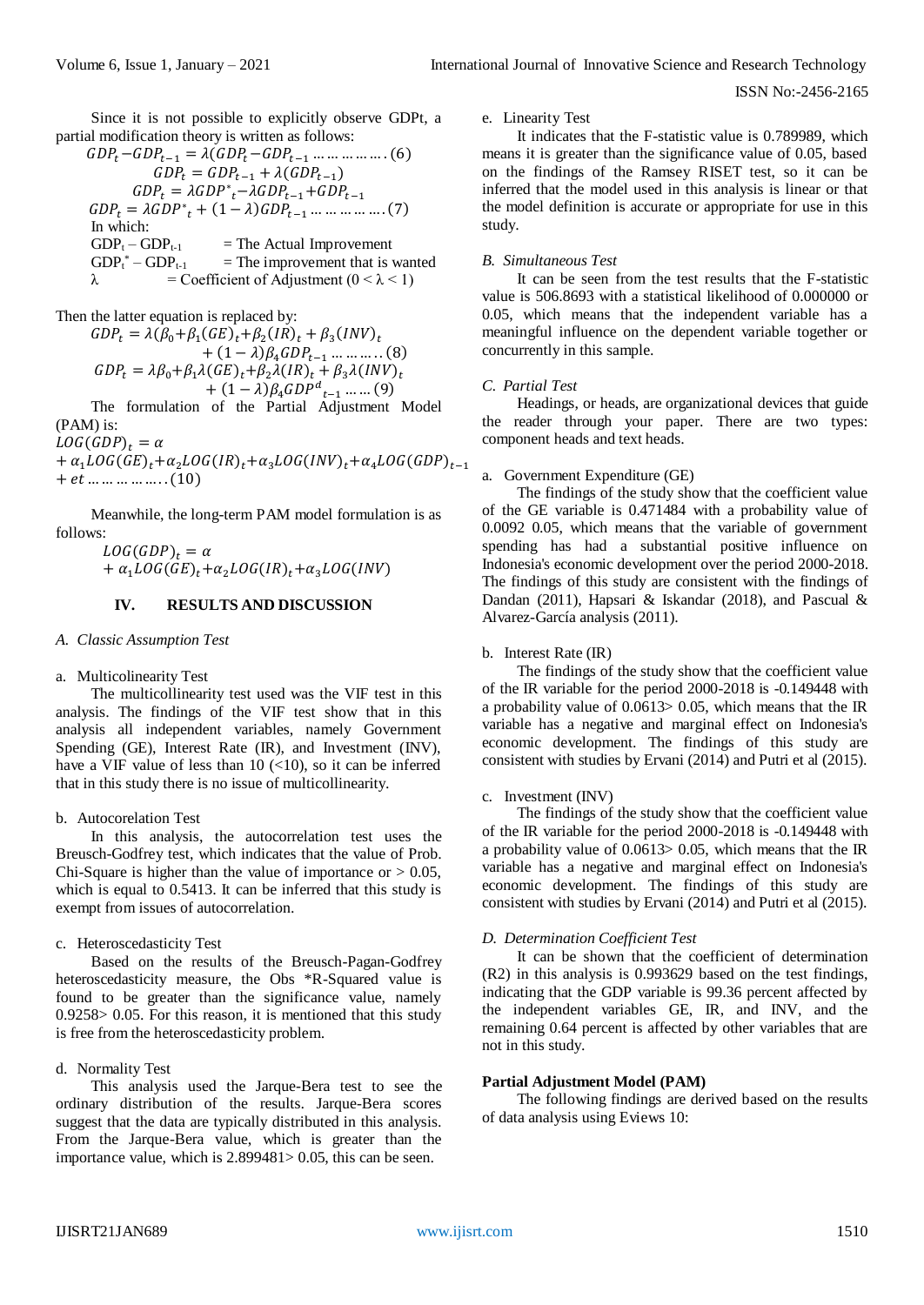#### ISSN No:-2456-2165

| Variable                                                                                         | Coefficient                                                | Probability                                    |                                              |
|--------------------------------------------------------------------------------------------------|------------------------------------------------------------|------------------------------------------------|----------------------------------------------|
| GЕ<br>$\mathbb{R}$<br><b>INV</b><br>$GDP(-1)$                                                    | 0.471484<br>$-0.149448$<br>0.09029<br>0.502222<br>1.611339 | 0.0092<br>0.0613<br>0.0091<br>0.0482<br>0.3412 |                                              |
| R-squared<br>F-statistic<br>Prob(F-statistic)<br>Durbin Watson<br>Significant at $\alpha = 0.05$ |                                                            |                                                | 0.993629<br>506.8693<br>0.000000<br>2.659913 |

Table 1. Results for Short Run Model Production

Source: Results of *Eviews 10* data analysis results

Based on the effects of the calculation in Table 1, it is clarified that the GE and INV variables have a major impact on Indonesia's GDP indicator or short-term economic growth. Meanwhile, in the short term, the IR variable has no major negative impact on Indonesia's GDP variable or economic growth. In line with the statistical relation, with the sign of a negative coefficient of the IR vector impacting economic development, the effect on the economic growth of the interest rate cannot be seen in the short term. Table 1 is the research outcome of the PAM model for the short term only, while the regression coefficient with the change coefficient value  $(\delta)$  can be separated into Table 1 for the long-term analysis results (Nurfitriyani, 2016).

The adjustment coefficient is  $(\delta)$ :  $\delta = 1 - 0.502222 = 0.49778$ 

Table 2. Long-Run Model estimation results

| Variable   | <b>Coefficient</b>              |  |  |
|------------|---------------------------------|--|--|
| GE.        | $0.471484/0.49778 = 0.947173$   |  |  |
| IR.        | $-0.149448/0.49778 = -0.300229$ |  |  |
| <b>INV</b> | $0.09029/0.49778 = 0.181385$    |  |  |
| C          | $1.611339/049778 = 3.237051$    |  |  |
|            |                                 |  |  |

Source: Results of *Eviews 10* data analysis results

Based on the outcome of these equations, it can be shown that the GE variable and the INV variable are the independent variables that greatly affect economic growth in Indonesia in the long term. The long-term PAM regression equation, based on the observations in Table 2, is as follows:

## $GDP = 3.237051 + 0.947173$   $GE - 0.300229$  IR  $+ 0.181385$  INV

The findings of the data analysis from this study indicate that Indonesia's economic growth was heavily affected by government expenditure and investment in the 2000-2018 period. The findings of this study are consistent with the Keynesian hypothesis that government investment is the major force supporting a region's growth in gross domestic product (GDP). Similarly, for investment, the greater the amount of investment a nation receives, the higher the GDP of the country, and with a rise of investment, more free jobs can be generated and the number of unemployed in a country will be lowered so that it can also have an effect on welfare. It will mean that the people of that country are becoming more affluent if GDP or economic growth grows. The interest rate, in comparison, has a negative GDP coefficient. This means that the interest rate ultimately decreases GDP in the long or short term, or that interest rates can be said to be an obstacle to economic growth in Indonesia in the 2000-2018 period.

#### *E. Conclusion*

Several conclusions can be reached as follows, depending on the findings of the study and data collection carried out:

- 1. The GE and INV variables have a positive and important impact both in the short and long term, beginning from the measurement period, namely 2000-2018. This is in line with the principle of Keyness, which notes that an increase in government expenditure or government spending and an increase in investment would improve economic growth in a given timeframe by increasing GDP in a region. It can therefore be reported that economic growth or GDP in Indonesia was influenced by government expenditure (GE) and investment (INV) in the 2000-2018 period.
- 2. In this analysis, the interest rate variable (IR) is recorded to have a negative and negligible impact, indicating that the long-term and short-term interest rates did not influence economic growth or GDP in Indonesia during the period 2000-2018.
- 3. In this analysis, the dependent variable, namely economic growth or GDP in Indonesia over the 2000-2018 period, was influenced by all the independent variables evaluated jointly.

## **REFERENCES**

- [1]. Abida, Z., & Sghaier, I. M. (2014). Remittances, Financial Development and Economic Growth: The Case of North African Countries. Romanian Economic Journal, 17(51).
- [2]. Alshahrani, M. S. A., & Alsadiq, M. A. J. (2014). *Economic growth and government spending in Saudi Arabia: An empirical investigation*. International Monetary Fund.
- [3]. Badan Pusat Statistik. (2019). *"Statistik Indonesia 2019."* BPS, Jakarta.
- [4]. Badan Pusat Statistik. (2020). *"PDB Indonesia Triwulan 2016-2020"*, BPS, Jakarta.
- [5]. Badan Pusat Statistik. (2020). *"Perkembangan Beberapa Indikator Utama Sosial Ekonomi Indonesia November 2020"*. BPS, Jakarta.
- [6]. Badan Pusat Statistik. (2020). *"Neraca Arus Dana Tahunan 2015-2019"*. BPS, Jakarta.
- [7]. Bank Dunia. (2019). *"Laporan Tahunan Bank Dunia 2018".* openknowledge.worldbank.org.
- [8]. Dandan, M. M. (2011). GOVERNMENT EXPENDITURES AND ECONOMIC GROWTH IN JORDAN. *2011 International Conference on*